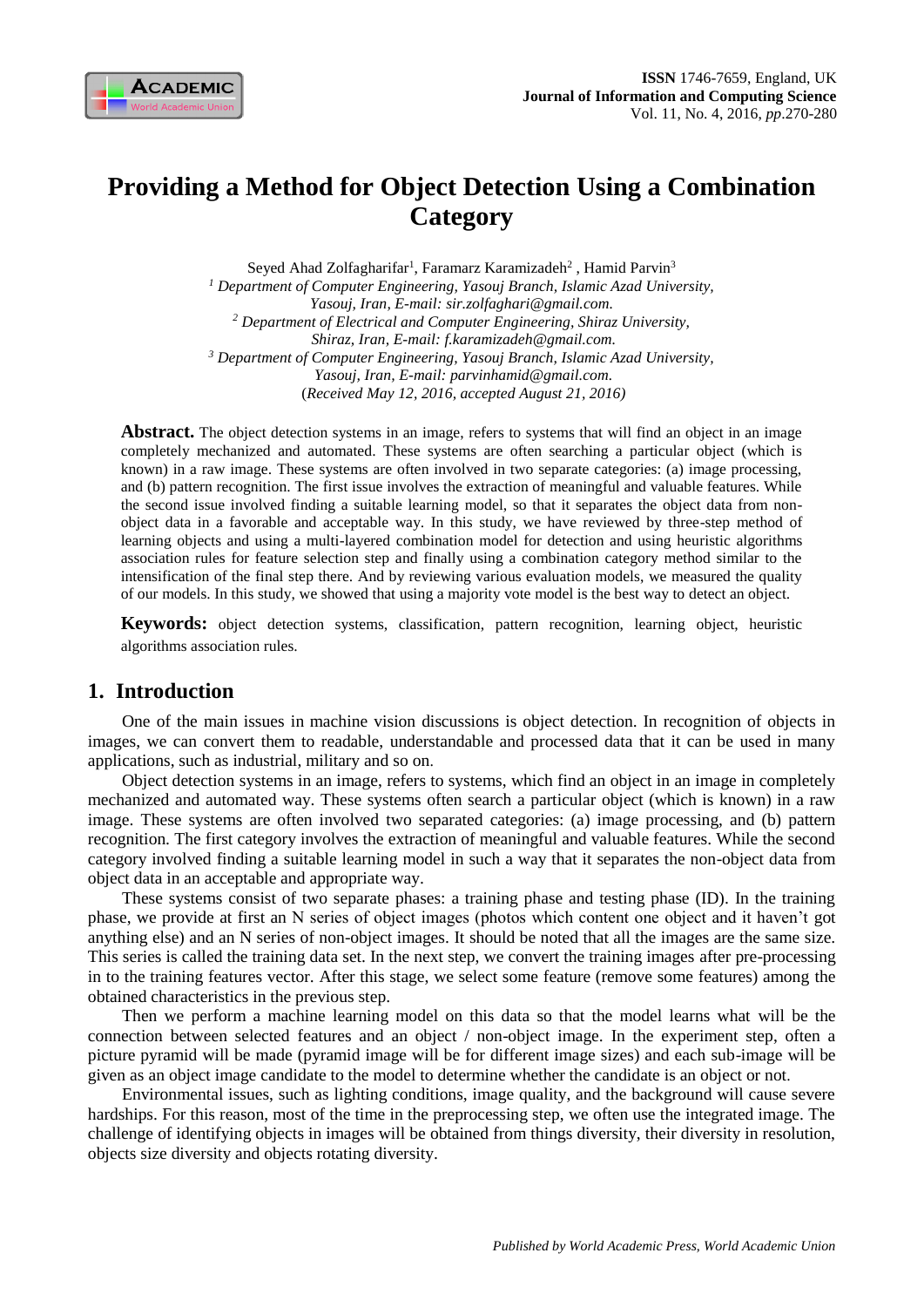Their diversity in resolution will be done with integrating image. Because of the existed rotating in objects, researchers have to use particular features that are independent of objects' rotation. Researchers have proven that histogram-based features are independent of objects rotating diversity.

As we aim to find the "face" object, we encounter by Face Detection. Face recognition is a key issue in most of computer-generated imagery and for face recognition; object recognition techniques will be used. Automatic face detection is as one of the main challenges in the authentication systems. The face of an object is non-rigid. The human face detection challenges of images are obtained from the human face diversity, such as race, resolution, facial expressions, face size, the head states and face tilt and darkness.

In this research, it will be tried to present a three stage learning object method (in this study, it means only "face" object or "machine" object "car" in the image). Educational stages consist of three parts. In the first part which is pre-process, we use a local binary pattern operator (LBP) to extract LBP for each training image that the obtained image will be called LBP.

In the second part, after obtaining a LBP image for each image, we consider LBP images which belong to the training object series as a training object series or positive class. Then, we obtain the maximum frequent patterns in this training object series with the MAFIA algorithm help. Among the obtaining maximum frequent patterns, a representative will be selected. This representative should have the most similarity to the rest. The introduced maximum frequent pattern as a representative is called the repeated positive class patterns or positive features patterns. In the same way, we obtain the patterns of negative features (or class of non-object). These obtaining patterns which are called the positive and negative features are being used for making a feature vector.

In the final part, we will finish the task by making an object detection. In making object detection, we use the obtaining positive and negative features patterns in the second part to identify the object. Making object detection includes the construction of several successive detectors with resonant mechanism and form a consensus. To strengthen this consensus for forecasting, we use object detection model with the help of color in another layer (second layer). For example, if the target object will be the face, object detection model with color help will use face authentic colors to detect the face. Also, in another layer we use positive characteristics to identify the matching amount with positive category and we use negative features for matching with the negative category. It means, we check the maximum frequent patterns in the positive category for the LBP image of a face potential image that few of them are available in this image, we also check the maximum frequent patterns in the negative category for the LBP image of a face potential image that few of them are not in this image.

These two values as double features can be used to detect the first layer of the face. The last layer, we use a consensus of learning model resemble to an artificial neural network (third layer).

Since, the most object detection models use one layer learning model patterns, one of the innovations of this research is the use of heuristic algorithms association rules for feature selecting step. Another innovative aspect of this research is the use of updated combination classification methods similar to intensifying in the final step. The most important innovation of the research is to provide a proposed framework for object detection (the object you want). Also, it will be tried that this proposed framework will be checked on at least two objects to verify this matter.

# **2. A review of the research background**

Many Face Detection methods have been proposed [1] that these methods can be divided into three categories:

- 1 Fixed and cognitive features methods
- 2 Pattern matching method
- 3 –Learning based methods

Fixed and cognitive features methods are determined the facial features such as eye and nose and mouth and even the skin color and by considering the geometric relations, they form a group. Bhuiyan and colleagues [2] offered a method for converting pixels to color image by RGB method to YIQ method so by this method they can find the skin colors and categorized them into the skin region. Xiang and colleagues [3] provided a model to convert pixels from the RGB model to a R-G level to find the lip and skin color in images. When the skin region was set in an image, the components of the face or features such as eye, eyebrows, nose and mouth can be detected in these skin regions. The skin regions have been reported in appropriate face components as the face items. Lee and colleagues [4] used the conductive pattern and maps to determine the main features of the face such as two eyes and a mouth. Usually the review processes,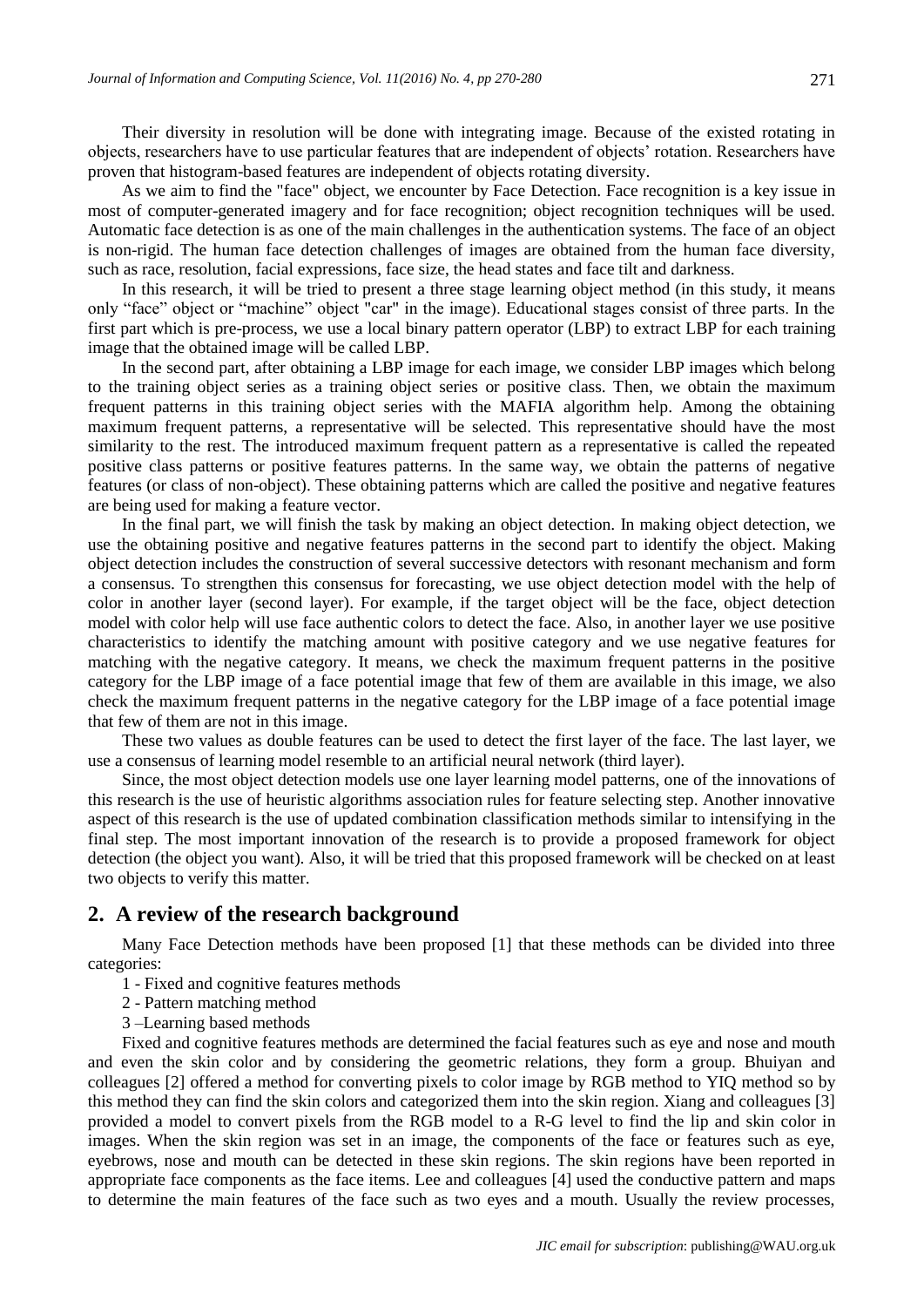including geometric relations of facial components, are necessary to reduce the number of false positives items. One of the main issues of fixed and cognitive features methods is that the changes in human knowledge to define rules are hard. If the rules will be very strict, it will be destroyed in identifying human faces. In other words, if the rules will be too general, it may be caused many false positive cases.

Usually the standard patterns will be pre-defined and will be built by functions. Face existence based on the similarities and the relation between input images and standard face patterns like eye and nose and mouth and face shape will be determined. Silhots was used as templates to find the potential places of the face [5]. Bhuiyan [2] form a pattern of facial images.

Jesorsky and colleagues [6], used the face pattern to find the general potential places of the face. Then, the eye pattern is used to determine the facial components. One of the disadvantages of the pattern matching method is that obtaining the right pattern of training face images is not an easy task. Another disadvantage is that the pattern considering in different moods are difficult. In contrast of pattern matching method, learning based methods will consider patterns as learning samples and will be benefitting from experts' labels for learning. So learning based methods are time-consuming in the training course. Although the speed of detection in these methods is very fast and sometimes is suitable for real-time systems, these types of methods include statistical methods, neural networks and support vector machines.

Shih and Liu [7] proposed DFA-SVM method which analyzing the discriminant features coherent the modeling of the face based on the distribution and SVM. Heisele [8] has made 5 levels of hierarchy from SVM categories with fewer levels of categories; with this analysis, which the higher classification level of more detection category will be done, has removed the most part of the background. Then the principal components analysis (PCA) was used for higher-level class sections so that to choose relevant image features. By combining hierarchies SVM categories and reducing features technique, the detection process compared with similar classification methods will be faster.

Viola and Jones [9] proposed object recognition program that is fast enough for real-time applications and can effectively be used for face recognition and by integration of new images which called combination images will be done and learning algorithm is based on the intensive algorithm (AdaBoost). Roth and colleagues [10] have suggested a method called snow to face detection with different features and different moods under various conditions. Nilsson and colleagues [11] have suggested an extended version of snow classification by splitting process. One of there verse stretches of this method is that they need a lot of faces and non-faces changes. Cristinacce and Cootes [12] have used the texture and link shape of visual model to create a set of region pattern indicators that a face image will be detected by collecting responses from these detectors.

One of the problems in learning based methods is that it needs a large number of positive and negative learning samples and the learning process is very time consuming. Another issue is that the interpretation of the results is very difficult. So it is difficult to adjust to different applications. Among the three methods listed above, the disadvantages of these methods include the following three points:

- 1- The difficulty and hardship in defining the knowledge and features relations.
- 2- The learning process is time-consuming in learning based methods.
- 3 Obtaining suitable patterns in matching pattern method is very difficult.

Many ways have been proposed to recover the objects in the images being mixed with background (noise). In most ways, the object retrieval problem has been fixed in a framework of statistical learning solutions. At first the visual samples are provided by a set of attributes, and then learning techniques are used to detect objects related to favorite category. Generally, these methods can be classified into two groups: overall methods based on the appearance and methods based on components.

Overall methods based on the appearance will consider an object as a single unit and classified on the basis of extracting characteristics of the whole object. Many statistical learning mechanisms have been found to characterize and detect object patterns. Rowely and others (1) and Carcia and delakis (2) are using the natural network methods as classification methodsin face retrieval. Based on the properties of the shock wave, Osuna and others (3) and Papagepgiou and Poggio (4) are using support vector machines to locate human faces and cars. Schneiderman and Kanade (5) are using Na  $\gamma$  be Bayes principle for face and non-face classification. Recently the helping algorithms are used to restore the old faces by viola and jones (6). And then to retrieve the text, are extended by Chen and Yuille (8). Other comprehensive methods used to retrieve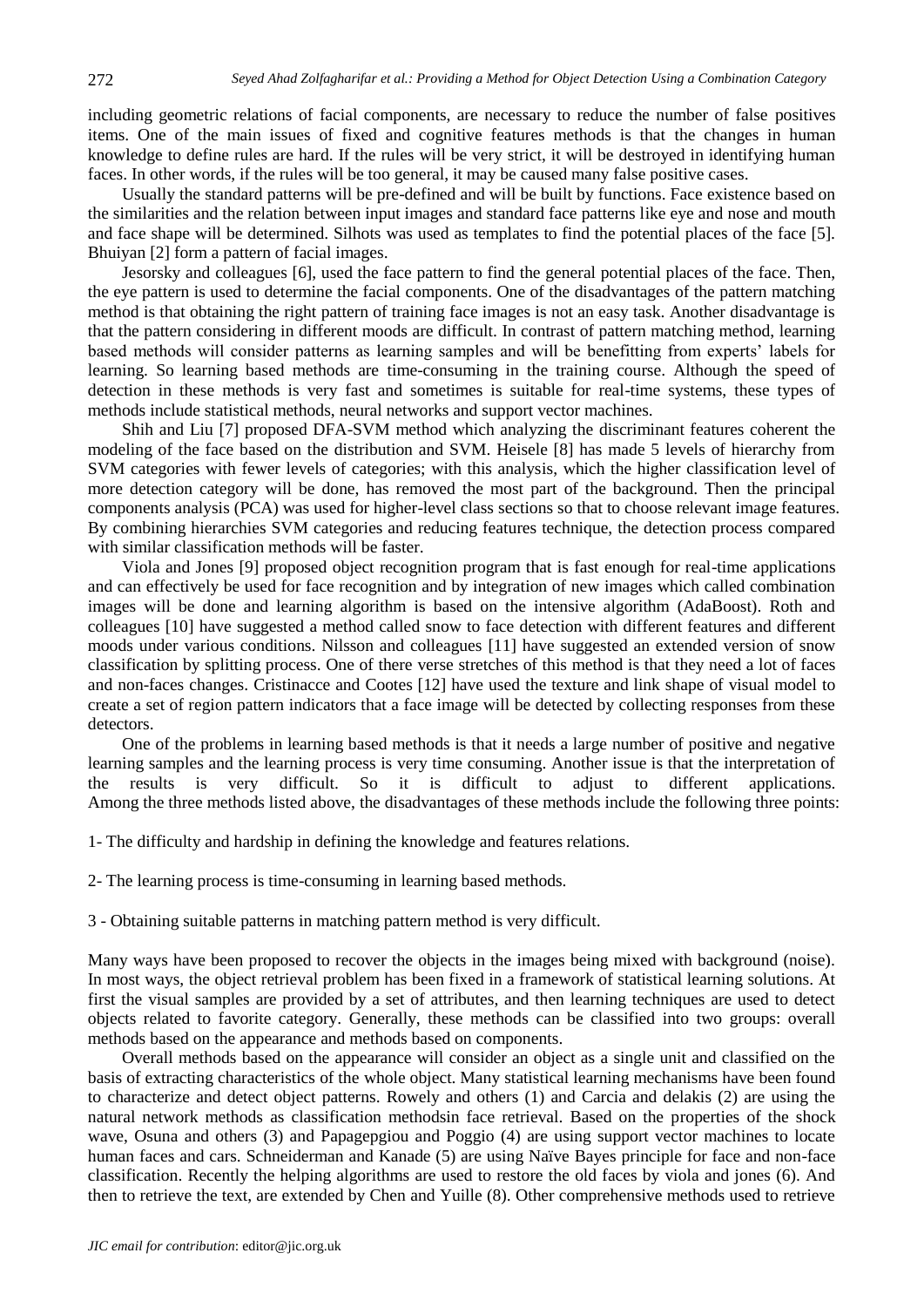the objects include the probability distribution (9, 10), principal components analysis (11) and linear composition semi spaces (12).

# **3. General overview of tracking objects proposed method**

A proposed method is designed to track multiple object samples in different sizes at different positions in an input image. According to the trace, for example, the overall architecture of retrieving object method is shown in Figure 1. A key component of the proposed method is objects tracker, which uses the space histogram feature as showing the objects. We call object tracker as a spatial histogram based on an attribute (that from now on we will refer to object tracker based on SHF). In our method, object tracker will be formed based on SHF as a hierarchical classification which is combined the cascade histogram matching and support vector machine.

Regarding objects retrieval process, we have used a comprehensive searching window strategy for finding numerous samples of objects in an input image. Objects recovery process consists of three phases: construction of the image pyramid (Step 1), retrieving objects at different scales (step 2), and the combination of tracking results (step 3).

First, an image pyramid of the original image is created in step 1. Tracker is applied at any available position on the image for sample objects tracking in each location of the input image. For objects tracking larger than a fixed size, the input image size is reduced and the tracker is used at any scale. As it is shown in Figure 1, the image pyramid is built by subsample with a 102 factor. As a result, the proposed method can detect objects at different scales. In particular, a fixed-size sub-window pyramid will be scanning the image pyramid in different scales and each sub-image will be confirmed in terms of sample content. In step 2, all sub-images in the object tracker of SHF, are passed. First, the spatial histogram features will be created of the image segments. Secondly, cascade histogram matching will be applied on all the sub-window images for macro classification. This matter will remove a lot of sub-images as non-objects in the background, and almost will provide all the images samples sub-windows into fine recovery (fine). Finally, support vector machine classification will be applied to any remaining window to determine whether it contains a sample of objects or not. If a sub-image will be shown as a sample object by object tracker, it will be written on the scale image which is matched with it in the pyramid.

Step 3 is a stage for combining the tracking results (recovery), where objects overlapped samples in different scales are combined with the final tracking results. Since the object tracker is not sensitive to small changes of transfer and scale, numerous trace around each object sample will happen in pyramid images. We use a grouping method to combine matching recovery with the final tracking results. As it is shown in Figure 1, all tracking in different scales will be written at first on the original image, which consists of areas of the object candidate and the background. A grouping algorithm will be used to attach (direction) the tracking map on non-connected areas. In addition, some very small areas will be removed, because very small areas are usually associated with the wrong tracking. Each area will result a single final tracking. Location and size of the final track are an average position and all tracking sizes in that area. As a result, a number of object samples and position and its scale in the output image will be reported. An object tracker based on SHF can be built through a roughness on fine strategy. For each input image piece with fixed size, object tracker based on the SHF, at first will produce spatial histogram features of the image path, and then will perform the hierarchical classification with cascade histogram matching method and support vector machine. As a result, an object detector based on the SHF, will produce an output which shows if the input image component is an object sample or not.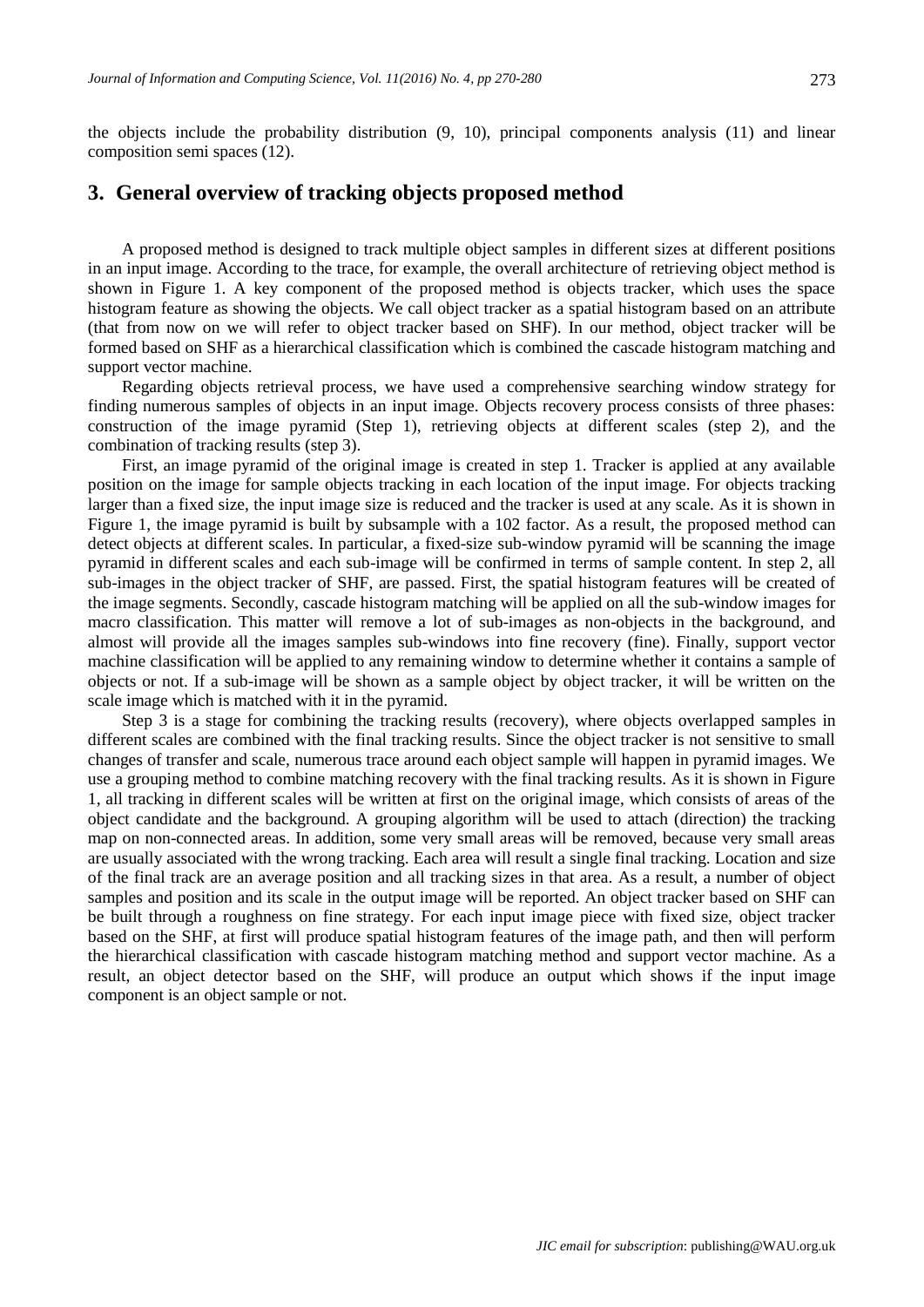

Fig1.the architecture of the proposed method of tracking objects

In the tracking of an object process, the cascade histogram matching method and support vector machines play different roles. Cascade histogram matching will position the object candidate samples and the support vector machine will confirm the object candidate samples. During the training phase, many objects and non-object samples will be used in order to select informative spatial histogram features, and also to train the object tracker based on SHF.

2 - The basic concepts and defining issues

Before describing the proposed method, we define some of the concepts used.

Window: Window is a fixed-sized area in the image.

Item: Item is also the pixel in the window, the item with  $(x, y)$  coordinates is shown that the item is located in x column and y row and the number of columns and rows have started from zero.

Template: Template is an image containing a set of items which includes all the items' coordinates, Bryce template examples which is shown in figure 1 can be shown as  $\{(1, 1), (0, 2), (0, 0)\}\$ .

Excellent pattern: If any item in x pattern can be found in y pattern, it can be said that y is an excellent pattern of x and x is the sub-pattern of (under) y.

| $g_1$          | $g_2$ | $g_3$        |
|----------------|-------|--------------|
| g <sub>4</sub> | $g_0$ | g.           |
| 86             | $g_7$ | $_{\rm g_3}$ |

| Fig2. The adjacent to calculate basic LBP |  |  |  |
|-------------------------------------------|--|--|--|
|                                           |  |  |  |

Support: pattern support is defined as an image percentage which contained pattern in the database.

Frequent patterns (fp): is a frequent pattern as long as its support is not less than minimum userspecified support threshold.

Maximum frequent pattern (mfp): x frequency pattern is maximum or peak as long as none of its x excellent pattern will be frequent.

#### **4. An educational process**

An educational process includes the following three parts:

1 –Pre-processing, where we use the horizontal and vertical edge detection operator for each training image that is called image edge.

2 - The results of the positive and negative characteristics in which we have used a Mafia algorithm to obtain the maximum frequent patterns from the obtaining edge images from the first stage. Among the obtained maximum frequent patterns, we choose a pattern with facial features and the chosen pattern will be called the positive features pattern. In addition, we use Mafia algorithms to obtain the maximum frequent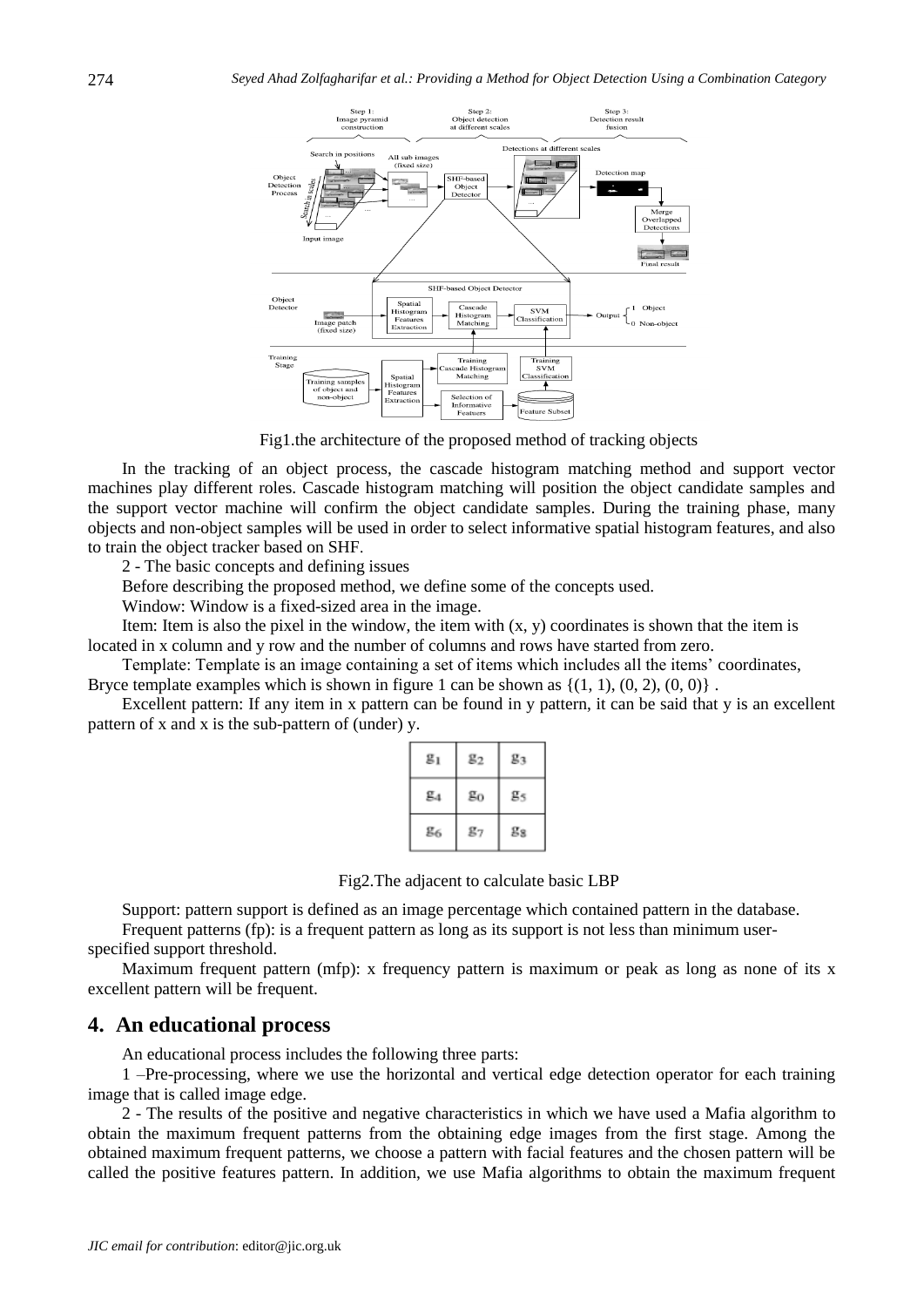patterns from non-edge images that any of them are complementary the edge images. So this way we can achieve the negative features pattern.

3 - By making a face detector, it uses the obtained positive and negative features patterns in the second stages.

At this point of our pre-process, we derive the key components of a human face.

Then we apply  $3 \times 3$  operators to extract horizontal and vertical edge images for input images, because the components of the face are a combination of horizontal lines. Then we use the equation 1 for filtering the noise pixels. The resulting images from applying this relation of the two previous images are shown in the following figure.

$$
F(i) = \begin{cases} 255 & i > (\mu + c\sigma) \\ 0 & oth \end{cases}
$$

Where is the input pixel color intensity and  $\mu$  is the moderate intensity of image pixel color and  $\sigma$  is the standard deviation of image pixel color.

In the final stage, we combine the two image operator related to horizontal and vertical edges with logic "OR" operator.



Image of the horizontal and vertical edge combination

## **5. Results of the positive and negative features patterns**

Then we use Mafia algorithm to obtain the maximum frequent patterns of the obtained edge images from the previous process. The mafia algorithm can effectively obtain the maximum frequency patterns from the database. The results which were for several pixel features will occur at the same time in human faces and will shape the maximum frequent patterns. That is why we need the maximum frequent patterns for face detection and select one of the facial features.

Selected maximum frequent patterns are called positive features patterns. Then, we use the Mafia algorithm on the face edge negative images that each of them is the complement of the edge image. Similarly, we can obtain the negative pattern features. Mafia algorithm will be used for finding maximum frequent patterns among all the edge images. Below we will show how the proposed method works. The below figure shows examples of training database, which consists of three edge image with  $3 \times 3$  sizes.

| Image ID | Image | Patterns                          |
|----------|-------|-----------------------------------|
| I1       |       | $\{(0,0), (2,0), (1,1), (1,2)\}\$ |
| 12       |       | $\{(0,0), (2,0), (1,1)\}\$        |
| 13       |       | $\{(2,0), (1,1), (1,2)\}\$        |

Fig3. Three sample images

Assume that the minimum support threshold is 66%. In general, there are 4 distinct  $\{(0, 0), (0, 2), (1, 1),$ (2, 1)}. Network for four cases is shown in the below figure that only non-animated edges should change by Mafia algorithm.

Mafia algorithm will move the network in a deep check method. When it moves a node, the support will check nodes and will remove the nodes with unfrequented patterns or the ones which can't be the maximum frequent patterns. We start from node 0, node 1 and node 5 and node 11 and stop at nod15; because the node 15 is the deepest node in the left branch. In the  $\{(1, 2)$  and  $(1, 1)$  and  $(2, 0)$  and  $(0, 0)\}$  pattern, the node 15 is not a frequent pattern; because its support is 0.33. So we return to node 11. We calculate the support of node 11. Therefore  $\{(1, 1)$  and  $(2, 0)$  and  $(0, 0)\}$  is frequent because of its0.66 support. Therefore, because the node 11pattern is frequent, nodes 5, 6, 8, 1, 2, 3 and 0 can be pruned. We will continue this work to reach the nodes 12, 13 and 7, because the support of node 12, node 13 and node 7 is 0.33, so they are not frequent.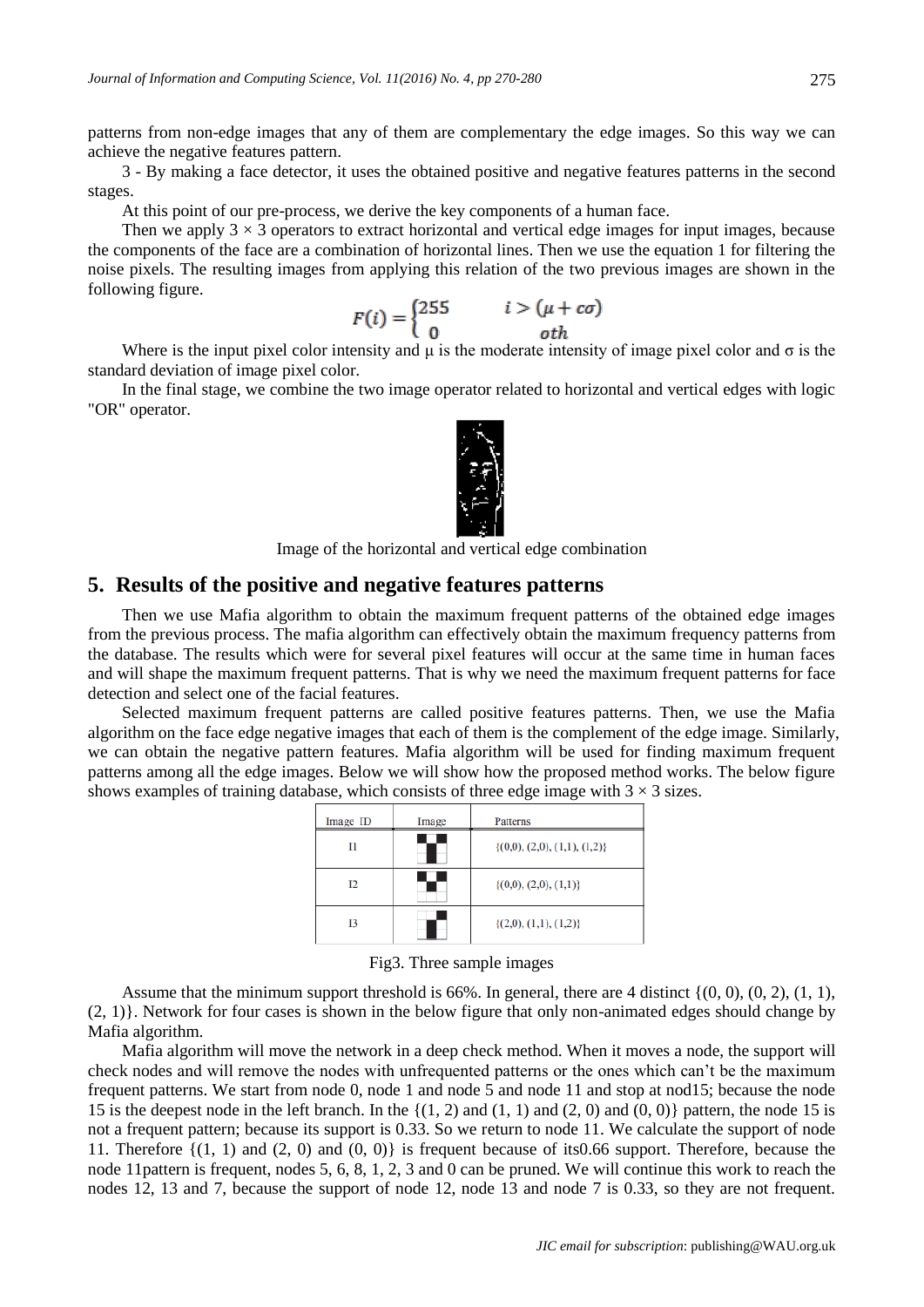Then we reach the node 14 with 0.66supports. So it's frequent. As a result, nodes 9, 10 and 4 will be pruned because their node patterns are below node 14 pattern.



Fig4. Figure 7 grid patterns

Finally, we will gain two maximum frequent patterns which are node 11 and node 14 and is shown in the figure below.

| Maximal frequent pattern 1 | $\{(0,0), (2,0), (1,1)\}\ [0.66]$ |
|----------------------------|-----------------------------------|
| Maximal frequent pattern 2 | $\{(2,0), (1,1), (1,2)\}\ [0.66]$ |

Fig5. Two maximum frequent pattern of figure 7

# **6. Construction of face detection**

The final classification wills use the negative and positive evaluated patterns as the facial features. After selecting useful features (corresponding to the negative and positive frequent patterns) to reduce the sizes we use the PCA technique to reduce the sizes. Then at the end, the classification model will be used:

1-SVDD single class

2-SVDD two classes

3-Parzen\_DD two classes

4-knn\_DD two classes with k equals to a neighbor

5-A combination of four categories 1 up to 4 by maximum integrating method

6-A combination of four categories 1 up to 4 by an average integrating method

7-A combination of four categories 1 up to 4 by multiplication integrating method

8-A combination of six classifier {parzenc, fisherc, qdc, svdd, knndd, rbnc}by maximum integrating method

9-A combination of six classifier {parzenc, fisherc, qdc, svdd ,knndd, rbnc} by an average integrating method

10-A combinationof six classifier {parzenc, fisherc, qdc, svdd, knndd, rbnc} by multiplication integrating method

11-A combination of six classifiers {parzenc, fisherc, qdc, svdd, knndd, rbnc} by selecting the optimal classifier

12-An intensive combination of 21 fisherc classifier

13-An intensive combination of 21 qdc classifier

14-An intensive combination of 21 simple BIZ classifiers

15-A combination of 21 qdc classifier bag

16-MLP

17-NuSVM

18-SVM

19-A combination of six classifiers  $\{ \text{parameter}, \text{qdc}, \text{svdd}, \text{knndd}, \text{rbnc} \}$  by the majority vote method

# **7. The detection stage**

We use the animated window method for each checking in testing image on the detection stage. For each animated, we derive areas of  $100 \times 40$  sizes from any location in the input pyramid images by showing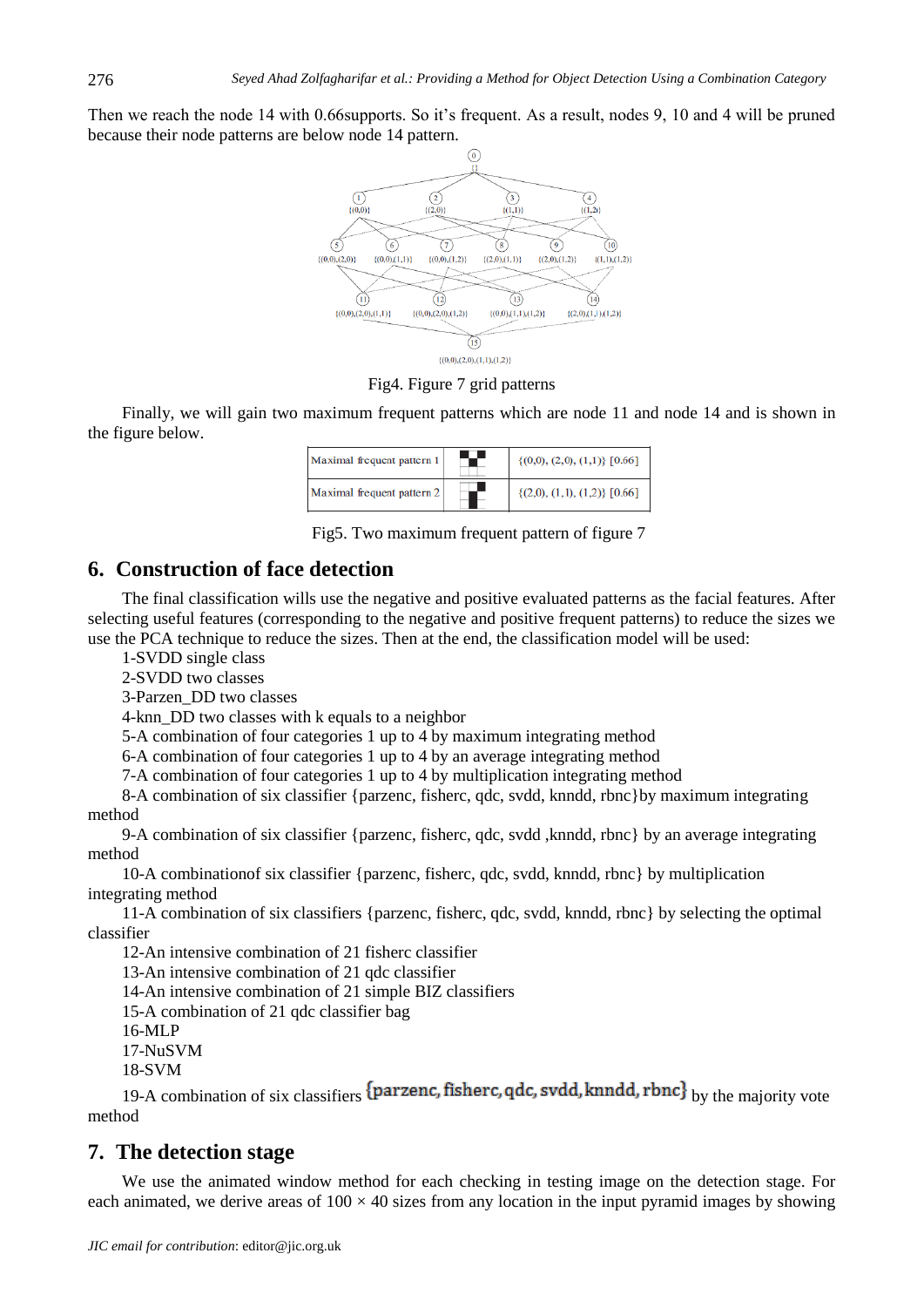that. Then we process the window in the educational step with the use of the previous mentioned process. Then, we derive the mentioned features by Mafia algorithm and write the data in this space. In the next step, we apply the PCA and the data will be stored in a new space. Finally, by applying machine learning techniques, we perform the classification action.

#### **8. Validation of results method**

The experimental results of the proposed method and other methods will be reported with valid global criteria. Both accuracy and the area under the ROC curve criteria will be used during this chapter.

The first method to validate an output is accuracy. In this case, we know the actual label, and we will calculate the rate of considering the data quantity that is properly equal with actual labels as accuracy. Another criterion which is considered for evaluating an output of classification in this thesis is the area under the ROC curve, which is also known as the AUC. The final criterion used in the assessments is the height of the optimal point in the ROC curve which is called the AUR.

It is noteworthy that all the presented results in this thesis, in order the tests results to be more generalized have been achieved by averaging from 30 separate components.

#### **9. Total testing data collection**

Experimental tests have done on a data set that combines a series of actual faces images, which also some handmade non-facial images have been added to it. The series of actual face images is given from the website [13] facial image site]. The used collection consisted of 420 face images. Also this database contains 382 non-facial images that are mainly taken by digital cameras. All images are first mapping in the size of  $100 \times 40$ .

## **10.The experimental results**

Shih In the following table the accuracy results of 30 times performing each method is presented in detail. Each column in this table represents one of the techniques presented in Chapter 3. For example, column j represents the j-th presented methods in Chapter 3.

The average accuracy of 30 times performing each experiment for mentioning various methods, on the used data set is presented in the figure below. Note that after 30 performing, we averaged the30 earned accuracy and are considered as the ultimate accuracy. In each performing, we have considered 35 percent of the total data as educational and 65 percent of the data as experimental. In fact, this figure is the average accuracy results of the 30 times performing the previous methods.



Figure6. The accuracy average results for different methods

In this figure, the horizontal axis has the method index number and the vertical column is an average accuracy. As you can see, the method 15 was performed much better of all the other methods and the average accuracy of this method is better than others. Also method 7 was performed worse than other methods and average accuracy of this method is worse than others. These methods are arranged based on performance on the following table.

Table 1 .Methods arrangements based on average performance

$$
\begin{bmatrix} -1 \\ 1 \\ 1 \\ 0 \end{bmatrix} \approx \begin{bmatrix} -1 \\ 1 \\ 1 \\ 0 \end{bmatrix} \approx \begin{bmatrix} -1 \\ 1 \\ 1 \\ 0 \end{bmatrix} \approx \begin{bmatrix} -1 \\ 1 \\ 1 \\ 0 \end{bmatrix} \approx \begin{bmatrix} -1 \\ 1 \\ 1 \\ 0 \end{bmatrix} \approx \begin{bmatrix} -1 \\ 1 \\ 1 \\ 1 \end{bmatrix} \approx \begin{bmatrix} -1 \\ 1 \\ 1 \\ 1 \end{bmatrix} \approx \begin{bmatrix} -1 \\ 1 \\ 1 \\ 1 \end{bmatrix} \approx \begin{bmatrix} -1 \\ 1 \\ 1 \\ 1 \end{bmatrix} \approx \begin{bmatrix} -1 \\ 1 \\ 1 \\ 1 \end{bmatrix} \approx \begin{bmatrix} -1 \\ 1 \\ 1 \\ 1 \end{bmatrix} \approx \begin{bmatrix} -1 \\ 1 \\ 1 \\ 1 \end{bmatrix} \approx \begin{bmatrix} -1 \\ 1 \\ 1 \\ 1 \end{bmatrix} \approx \begin{bmatrix} -1 \\ 1 \\ 1 \\ 1 \end{bmatrix} \approx \begin{bmatrix} -1 \\ 1 \\ 1 \\ 1 \end{bmatrix} \approx \begin{bmatrix} -1 \\ 1 \\ 1 \\ 1 \end{bmatrix} \approx \begin{bmatrix} -1 \\ 1 \\ 1 \end{bmatrix} \approx \begin{bmatrix} -1 \\ 1 \\ 1 \end{bmatrix} \approx \begin{bmatrix} -1 \\ 1 \\ 1 \end{bmatrix} \approx \begin{bmatrix} -1 \\ 1 \\ 1 \end{bmatrix} \approx \begin{bmatrix} -1 \\ 1 \\ 1 \end{bmatrix} \approx \begin{bmatrix} -1 \\ 1 \\ 1 \end{bmatrix} \approx \begin{bmatrix} -1 \\ 1 \\ 1 \end{bmatrix} \approx \begin{bmatrix} -1 \\ 1 \\ 1 \end{bmatrix} \approx \begin{bmatrix} -1 \\ 1 \\ 1 \end{bmatrix} \approx \begin{bmatrix} -1 \\ 1 \\ 1 \end{bmatrix} \approx \begin{bmatrix} -1 \\ 1 \\ 1 \end{bmatrix} \approx \begin{bmatrix} -1 \\ 1 \\ 1 \end{bmatrix} \approx \begin{bmatrix} -1 \\ 1 \\ 1 \end{bmatrix} \approx \begin{bmatrix} -1 \\ 1 \\ 1 \end{bmatrix} \approx \begin{bmatrix} -1 \\ 1 \\ 1 \end{bmatrix} \approx \begin{bmatrix} -1 \\ 1 \\ 1 \end{bmatrix} \approx \begin{bmatrix} -1
$$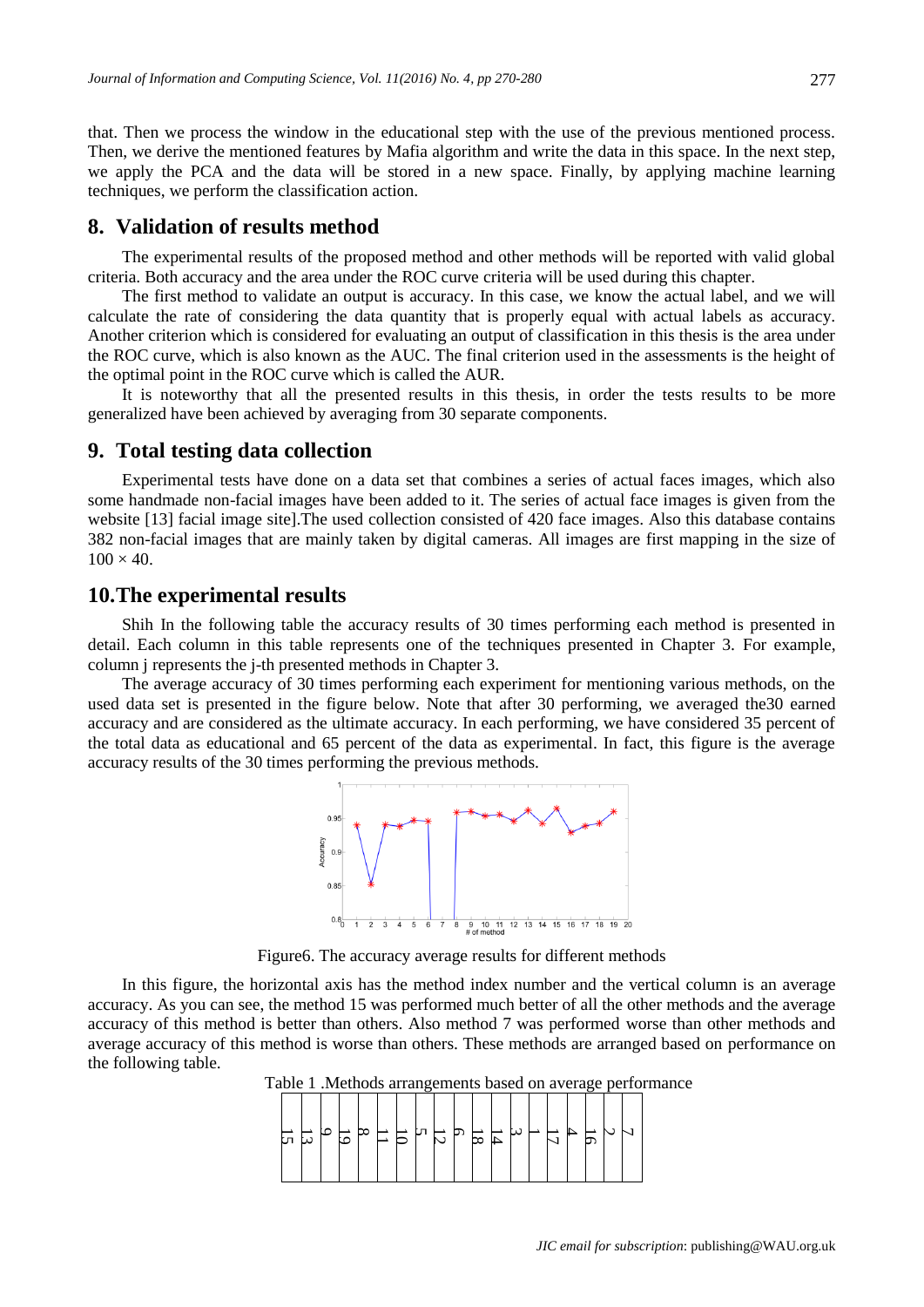Now the question is whether this is the optimal arrangement or not. By conducting the t-test on these data and comparing them by means of accuracy difference meaningfulness the above chart data, method arrangement will be obtained in the following table.

| ⇁<br>Amoun                           | ment<br>Arrange                                      |
|--------------------------------------|------------------------------------------------------|
| $\overline{\phantom{0}}$<br>$\infty$ | $\overline{\phantom{0}}$                             |
| т.<br>$\overline{5}$                 | $\triangleright$                                     |
| $\overline{\phantom{0}}$<br>$\omega$ | $\overline{6}$                                       |
| $\overline{L}$                       | $\rightarrow$                                        |
| $\sigma$                             | $\overline{L}$                                       |
| $\sim$                               | $\boldsymbol{\omega}$                                |
| $\frac{1}{4}$                        | 14                                                   |
| $\frac{1}{4}$                        | $\overline{\phantom{0}}$<br>$\infty$                 |
| ς,                                   | $\overline{\phantom{0}}$                             |
| ىئ                                   | $\sigma$                                             |
| $\overline{c}$                       | $\overline{5}$                                       |
| ∸                                    | S                                                    |
| $\sigma$                             | $\overline{5}$                                       |
| ┙                                    | $\overline{\phantom{0}}$<br>$\overline{\phantom{0}}$ |
| $\overline{5}$                       | $\infty$                                             |
| $\overline{3}$                       | $\circ$                                              |
| $\overline{3}$                       | $\overline{3}$                                       |
| $\overline{3}$                       | $\overline{6}$                                       |
| $8\,$                                | $5\overline{C}$                                      |

Table 4.Methods arrangement in terms of better performance plurality

Compared with AUR criterion (in percentage terms) for a variety of mentioned different ways it is presented in the figure below. Note that, in fact this figure is the summary of the previous reviewed data. It should be noted that in this figure also you should multiply the AUR average of 30 times performing with a hundred and present it in percentage terms.



Figure 2 .The average AUR results (in percentage terms) for different methods

In this figure, the horizontal axis has the method index number and the vertical column is the average AUR (in percent). As you see, the method 10 and then the method 15 have performed worse than all other methods and the average AUR of being worse than others. Also, method 3 and then methods 9 and 16 have performed far better than all other methods and the average AUR of this method is better than others. Now, the question is that whether this is the optimal arrangement or not. By conducting the t test on these data, we understand the varying methods in accordance with the AUR difference meaningfulness.

Because, as the optimal point height will be lower in the ROC curve, it means less error, resulting in better accuracy. If i and j element in data related to the above graph will be -1, it means the performance of these two classifiers statistically has a significant difference and i classifier is better than j classifier. If i and j element in the previous table will be 0, it means the performance of these two classifiers statistically has not a significant difference and none of i and j classification is not better than another. By obtaining the sum of each row, a criterion can be achieved that tells us each method is better than how many ones and what is its position. By doing this test on the above chart data, an arrangement of methods is obtained in the following table. After obtaining the arrangement of methods in terms of better performance plurality according to AUR from these two graphs, we can conclude that the method 9is the best method because it is good with both criteria. In the following figure, we have shown the ROC curve of these methods.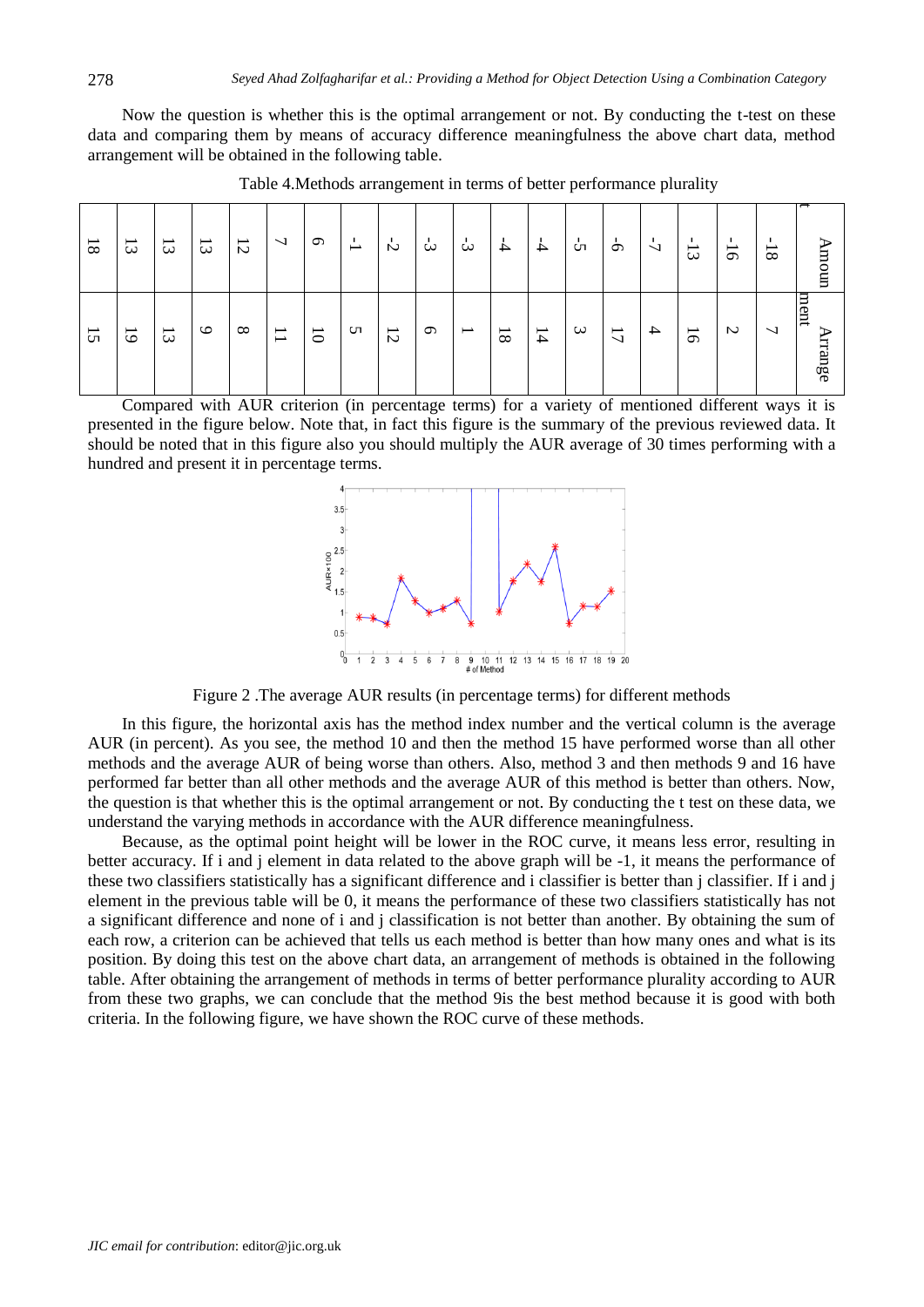

Figure 3. ROC curve for various presented methods on data collection of Face Detection

In many sources, the area under the ROC curve will be used as an important criterion for measuring the quality of a model. Also in this study, these amounts are brought based on AUC criteria in terms of percent for a variety of different methods after 30 times calculation and averaging.

The average AUC results for various methods have been presented, have been used for data set and have been presented in the figure below. Note that in fact this figure is a summary of the previous data. It should be noted that this figure also will multiply the average AUC on 30 times performing with a hundred and will present it in terms of percentage.



Figure 4. The average AUC results (in percentage terms) for different methods

In this figure, the horizontal axis has the method index number (which was presented in Chapter 3) and the vertical column is the average AUC (in percent). As you can see, method 15 and then methods 3and 11were performed better than all other methods and the average AUC of this method is better than others. Moreover, the method 7 was performed worse than other methods and the average AUC of this method is worse than others. Now the question is that whether this arrangement is optimal or not. By conducting the t test on these data and statistical comparisons of different methods based on the AUC difference meaningfulness, we will understand that if i and j element will be 1 in previous data table, which means the performance of these two classifiers in terms of statistical t test has a meaningful difference and i classifier is better than j classifier. If the i and j element in previous table will be 0 which means in the terms of the t test, the performance of these two classifiers has not a meaningful difference and none of the i and j classifiers are better than another. By obtaining the sum of each row, it can be achieved a criterion that tells us each method is better than how many methods and what is its position. By conducting this test on the above data, the methods arrangements were obtained in the following table.

| $\overline{\phantom{0}}$<br>⋗<br>ã<br>ь             | ment<br>↘<br>rrang                                   |
|-----------------------------------------------------|------------------------------------------------------|
| $\overline{\phantom{0}}$<br>$\infty$                | $5\overline{C}$                                      |
| $\mathbf{I}$<br>$\overline{\phantom{0}}$<br>S       | $\bm{\omega}$                                        |
| $\mathbf{I}$<br>$\overline{\phantom{0}}$<br>U       | $\overline{\phantom{0}}$<br>$\overline{\phantom{0}}$ |
| $\mathbf{I}$<br>$\overline{\phantom{0}}$<br>$\circ$ | $\overline{\phantom{0}}$                             |
| $\overline{\phantom{0}}$<br>$\circ$                 | $\sim$                                               |
| $\circ$                                             | $\infty$                                             |
| Ġ                                                   | $\sigma$                                             |
| Ņ                                                   | $\overline{5}$                                       |
| $\circ$                                             | $\overline{6}$                                       |
| $\overline{\phantom{0}}$                            | $\overline{\phantom{0}}$<br>$\overline{\phantom{0}}$ |
| $\overline{\phantom{0}}$                            | $\overline{\phantom{0}}$<br>$\infty$                 |
| $\omega$                                            | ળ                                                    |
| S                                                   | 14                                                   |
| ┙                                                   | $\overline{\phantom{0}}$<br>$\mathcal{L}$            |
| $\infty$                                            | $\rightarrow$                                        |
| I<br>$\rightarrow$                                  | $\circ$                                              |
| $\overline{\phantom{0}}$<br>$\rightarrow$           | $\overline{0}$                                       |
| $\overline{\phantom{0}}$<br>$\rightarrow$           | $\overline{\phantom{0}}$<br>$\omega$                 |
| $\overline{8}$                                      | $\overline{\phantom{0}}$                             |

11. The method arrangements in terms of better performance plurality according to AUR

According to this table, the best methods are respectively method 15, then methods 3 and 11, and then methods 1 and 2. This table is largely confirmed by the results presented in Table 4. From these two tables, it